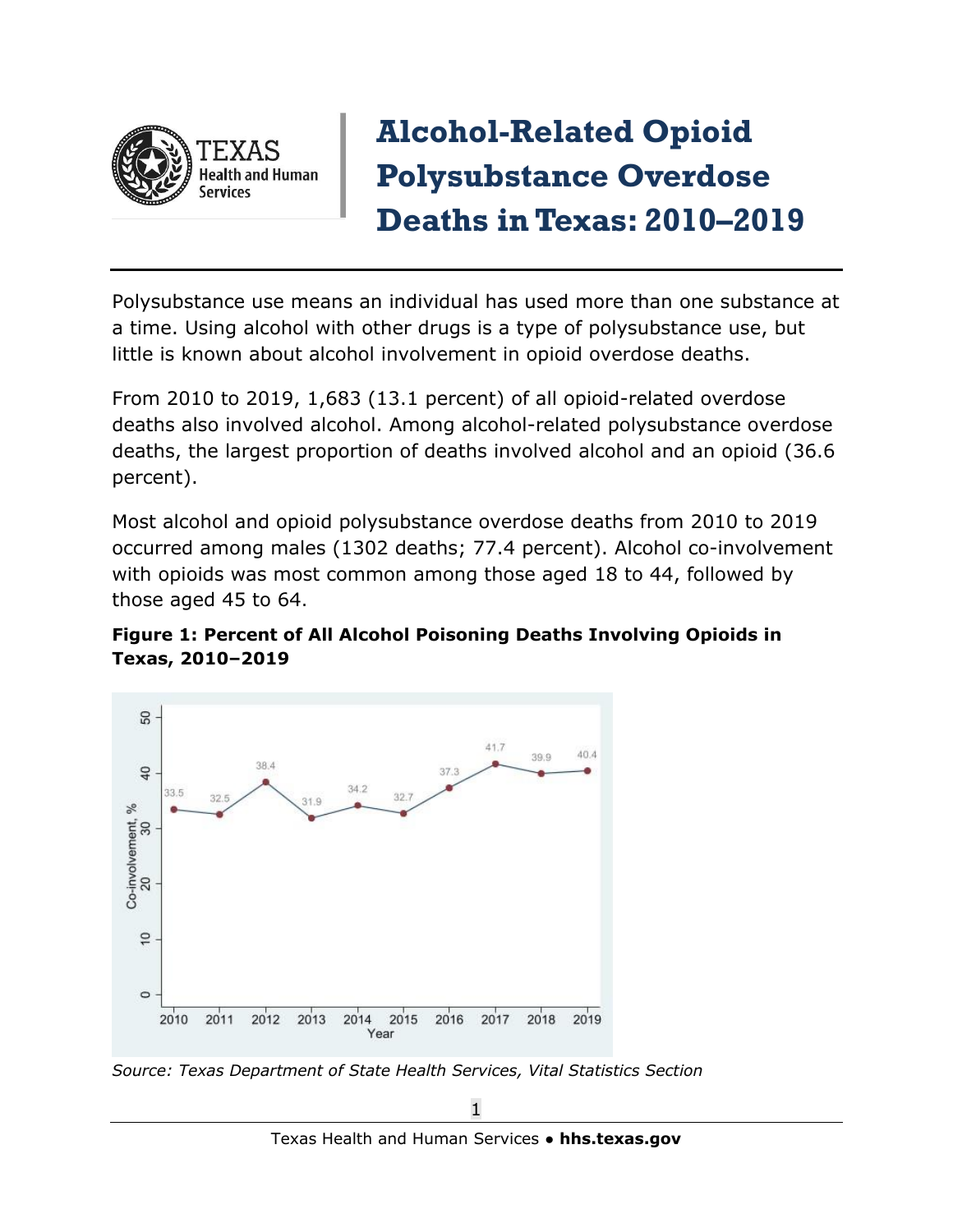

**Figure 2: Opioid-Related Overdose Deaths Involving Alcohol by Age Group**

*Source: Texas Department of State Health Services, Vital Statistics Section*

Most deaths for alcohol and opioid co-involvement were seen among White individuals, followed by Hispanic, and Black individuals.

In 2010, only 9.4 percent of overdose deaths involving synthetic opioids (e.g., fentanyl and fentanyl analogs) also involved alcohol. By 2019, this figure had nearly doubled to 16.5 percent.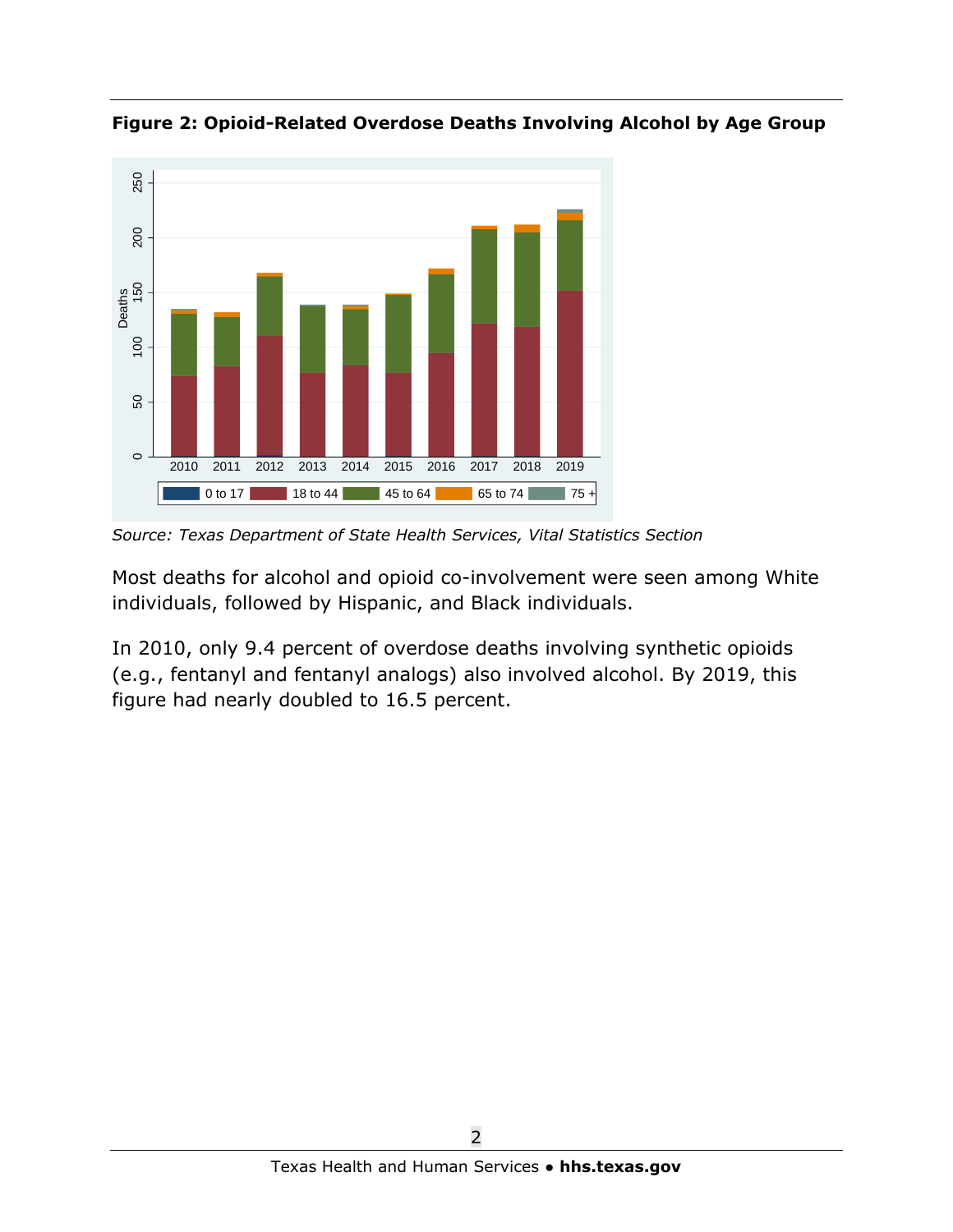

**Figure 3: Opioid-Related Overdose Deaths Involving Alcohol by Race/Ethnicity**

**Figure 4: Opioid Polysubstance Overdose Death: Opioid Type and Alcohol**



*Source: Texas Department of State Health Services, Vital Statistics Section*

*Source: Texas Department of State Health Services, Vital Statistics Section*